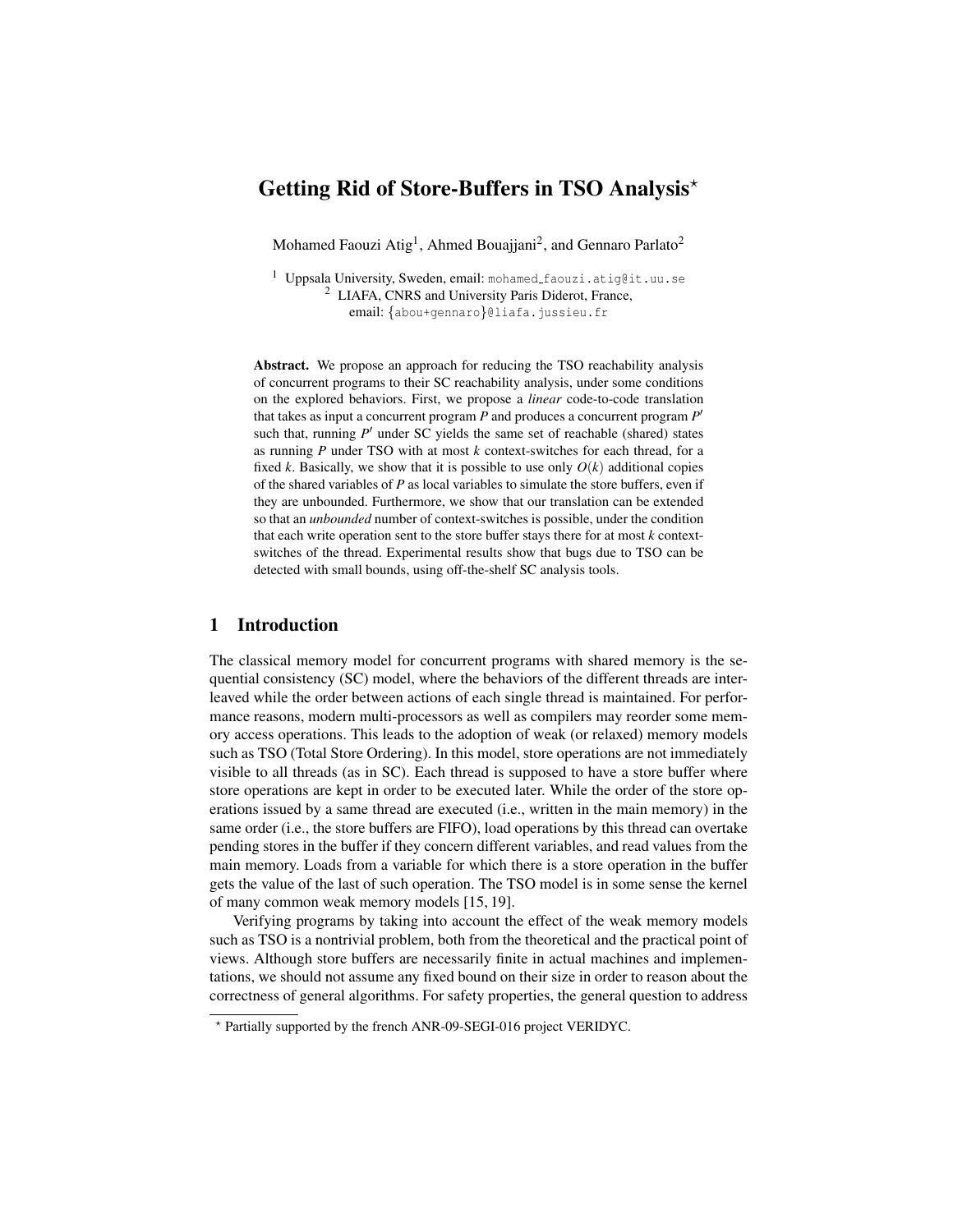is whether there is a size of the buffers for which the program can reach some bad configuration, which is equivalent to check the reachability of bad configurations by considering unbounded buffers. This leads to the adoption of formal models (based on state machines with queues) for which the decidability of problems such as checking state reachability is not straightforward. It has been shown in [1] that the state reachability problem for TSO is actually decidable (for finite-data programs), but highly complex (nonprimitive recursive). This leaves open the problem of defining efficient verification techniques for TSO. Necessarily, such verification techniques should be based on upper/under-approximate analysis.

Roughly speaking, the source of complexity in TSO verification is that store buffers can encode lossy channels, and vice-versa. Then, the issue we address in this paper is how to define a verification approach for TSO that allows an efficient encoding of the store buffers, i.e., in a way that *does not depend on their size*. More precisely, we investigate an approach for reducing, with a limited overhead (i.e., a polynomial increase in the size of the program) the reachability problem under TSO (with unbounded store buffers) to the same problem under SC.

Our first idea is to consider the concept of context-bounded analysis in the case of TSO. Context-bounding has been shown (experimentally) to be a suitable notion of behavior coverage for effective bug detection in concurrent programs running under the SC model [14]. Moreover, this approach provides a decidable analysis (under SC) in the case of programs with recursive procedure calls [17]. In this paper, we extend this concept to TSO as follows. We consider that a *context* in this case is a computation segment where only one thread is active, and where all updates of the main memory use store operations taken from the store buffer of that thread. Then, we prove that for every fixed bound *k*, and for every concurrent program *P*, it is possible to construct, using a code-to-code translation, another concurrent program  $P'$  such that running  $P'$  under SC yields the same set of reachable (shared) states as running *P* under TSO with at most *k* context-switches for each thread. Our translation preserves the class of the original program in the sense that  $P$  and  $P'$  have the same features (e.g., recursive procedure calls, dynamic creation of threads, data manipulation). Basically, we show that encoding store buffers can be done using  $O(k)$  additional copies of the shared variables as local variables. The obtained program has the same type of data structures and variables and the same control features (recursion, dynamic thread creation) as the original one. As a consequence, we obtain for instance that for finite-data programs, even when recursion is allowed, the context-bounded analysis of TSO programs is decidable (whereas the unrestricted reachability problem in this case is undecidable as in SC).

The translation we provide from TSO to SC, regardless of the decidability issue, does not depend fundamentally from the fact that we have a finite number of context switches for each thread. The key property we use is the fact that each store operation produced by some thread cannot stay in its store buffer for more than a bounded number of context switches of that thread. (This of course does not exclude that each thread may have an unbounded number of context switches.) Therefore, we define a notion for restricting the set of analyzed behaviors of TSO programs which consists in bounding the *age* of each store operation in the buffers. The age of a store operation, produced by a thread *T*, is the number of context switches made by *T* since its production. We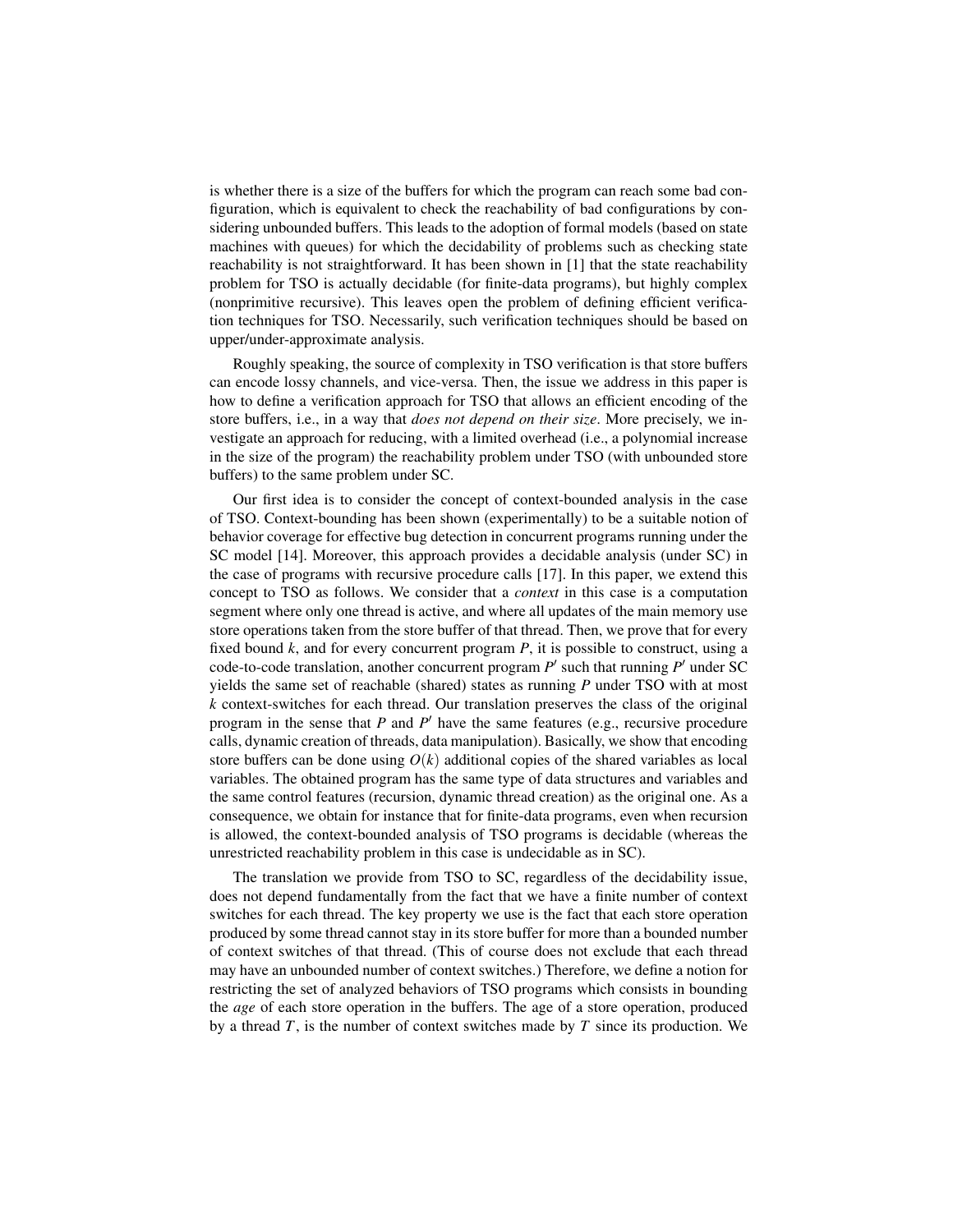show that as before, for any bound on the age of all stores, it is possible to translate the reachability problem from TSO to SC. For the case of programs with recursion this translation does not provide a decision procedure. (The targeted class of programs is concurrent programs with an unbounded number of context switches.) However, in the case of finite-data programs without recursive procedures, this translation provides a decision procedure for the TSO reachability problem under store-age bounding (since obviously SC reachability for finite-state concurrent programs is decidable).

Our code-to-code translations allow to smoothly transfer present and future decidability and complexity results from the SC to the TSO case for the same class of programs. More importantly, our translations allow to use existing analysis and verification tools designed for SC in order to perform the same kind of analysis and verification for TSO. To show its practicability, we have applied our approach in checking that standard mutual exclusion protocols for SC are incorrect under TSO, using the tools POIROT [10] and ESBMC [4]. In our experiments, bugs appear for small bounds ( $\leq$  2).

Related work. Context-bounded analysis has been developed in a series of paper in the recent year [17, 3, 14, 11, 8, 9]. So far, it has been considered only for the SC memory model. As far as we know, the only works addressing the verification problem for TSO programs with unbounded store buffers are [1, 13]. In [1], the decidability and the complexity of the state reachability problem under TSO (and other memory models) is considered for a finite number of finite-state threads. The decision procedure for TSO given in that paper is based on a reduction to the reachability problem in lossy channel systems, through a nontrivial and complex encoding. In [13], an approach based on Regular Model Checking is adopted. The paper proposes techniques for computing the set of reachable configurations in TSO programs. If the algorithm terminates, it provides the precise set of reachable configurations, however termination is not guaranteed.

## 2 Concurrent Programs

We define in this section the class of programs we consider. Basically, we consider concurrent programs with procedure calls and dynamic thread creation. We give the syntax of these programs and describe their semantics according to both SC (Sequential Consistency) and TSO (Total Store Order) memory models.

#### 2.1 Syntax

The syntax of concurrent programs is given by the grammar in Fig. 1. A program has a finite set of processes defining the code executed by parallel threads that can be created dynamically by the spawn statement. The program has a distinguished process main that is initially executed to start running the program. We assume that there is a finite number of variables Svar that are shared by all the threads. They are used for the communication between threads at context switch points. We also assume that there is a finite number of variables Gvar that are global to all procedures. During its execution, each thread has its own copy of these global variables (that are not shared with the other threads) which can be used for value passing at procedure calls and returns. We consider that variables range over some (potentially infinite) data domain D. We assume that we dispose of a language of expressions  $\langle expr \rangle$  interpreted over D, and of a language of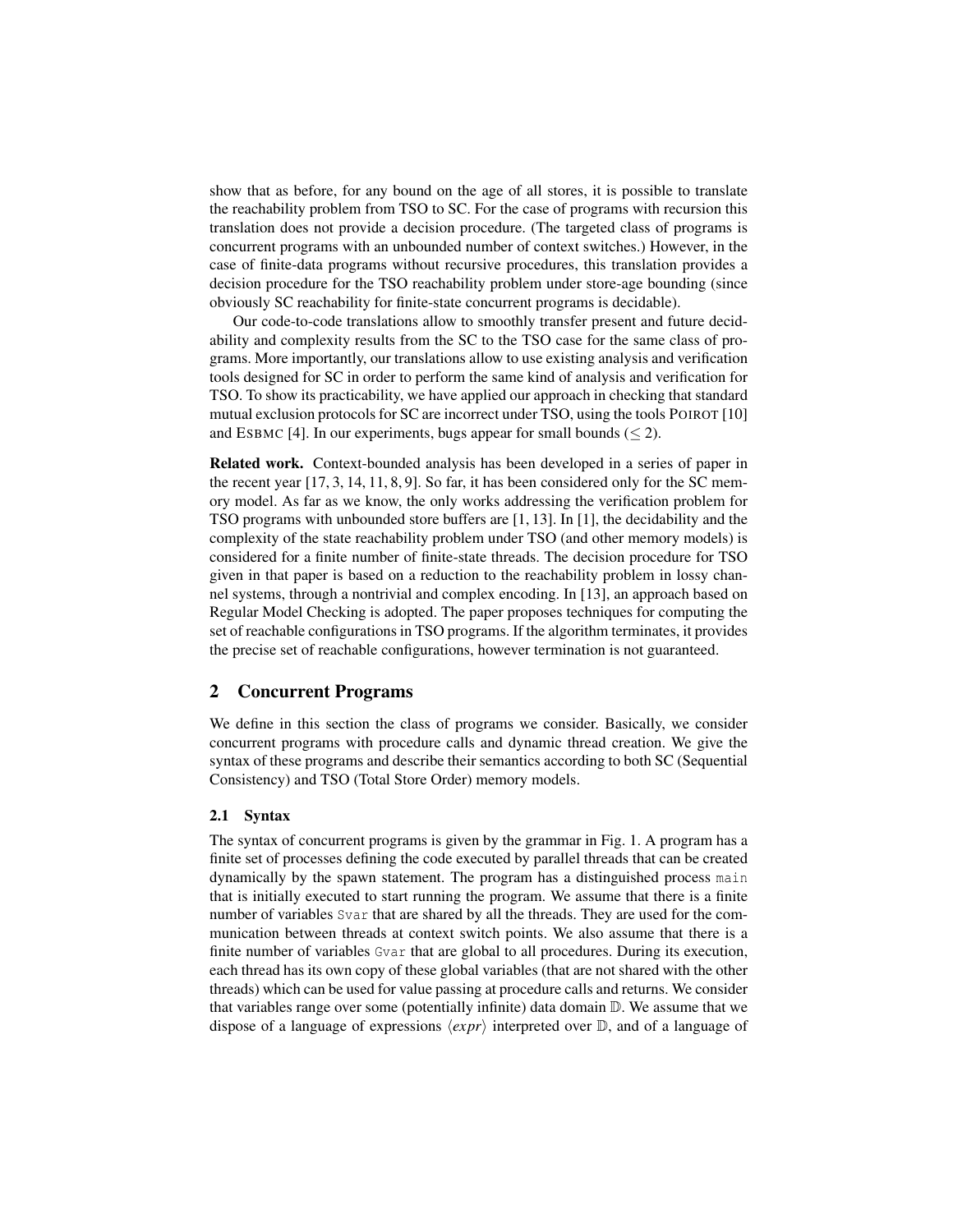predicates  $\langle pred \rangle$  on global variables ranging over D. The program has a finite number of control locations *Loc*. Its code is a nonempty sequence of labelled statements  $loc$ :  $\langle$ *stmt* $\rangle$  where loc is a control location, and  $\langle$ *stmt* $\rangle$  belongs to a simple language of C-like statements.

 $\langle pgm \rangle ::=$  **Svar** *s*̄ **Gvar** *g*<sup> $\langle main \rangle$  *(process*)<sup>\*</sup>  $\langle procedure \rangle^*$ </sup>  $\langle main \rangle ::= \text{main } p \text{ begin } \langle \text{Istmt} \rangle^+ \text{ end}$  $\langle process \rangle ::=$  **process p** begin  $\langle Istmt \rangle^+$  end  $\langle procedure \rangle ::=$  procedure f begin  $\langle Istm \rangle^+$  end  $\langle$ *lstmt* $\rangle$  ::= loc :  $\langle$ *stmt* $\rangle$ **;**  $\langle$ *stmt* $\rangle ::= \langle$ *simp\_stmt* $\rangle | \langle comp\_stmt \rangle | \langle sync\_stmt \rangle$  $\langle \sinp \text{ fmt} \rangle ::=$  **skip**  $|$  **assume** $(\langle \text{pred} \rangle) |$  **assert** $(\langle \text{pred} \rangle) |$   $\bar{g} := \langle \text{expr} \rangle |$  **call** f  $|$  **return**  $\langle comp\_stmt \rangle ::= \textbf{if}(\langle pred \rangle) \textbf{ then } \langle lstm \rangle^+ \textbf{ else } \langle lstm \rangle^+ \textbf{ fi} \textbf{ while } (\langle pred \rangle) \textbf{ do } \langle lstm \rangle^+ \textbf{ od}$ h*sync stmt*i ::= **atomic begin** | **atomic end** | **spawn** p | **fence** | g := s | s := g

Fig. 1. The grammar for concurrent programs

### 2.2 SC semantics

We describe the semantics informally and progressively. Let us first consider the case of sequential programs where statements are restricted to simple statements  $\langle \textit{simp\_stm} \rangle$ and composed statements  $\langle comp\_stmt \rangle$ . Then, the program has a single thread that can make procedure calls and manipulate only global variables. In that case, shared variables are omitted, and a configuration can be represented by a triple  $\langle globals,loc,stack\rangle$ where *globals* is a valuation of the global variables, loc is a control location, and *stack* is a content of the call stack. The elements of this stack are the control locations of the pending procedure calls. A transition relation between these configurations can be defined as usual. At a procedure call, the current location of the caller is pushed in the stack, and the control moves to the initial location of the callee. At a procedure return, the first control location in the stack is popped, and the control moves to that location.

Now, for the general case, a concurrent program has several parallel threads  $T_1$ ,..., $T_n$  that have been created using the spawn statement. As mentioned above, each thread has its own copy of the global variables Gvar that is used throughout its procedure calls and returns, and all the threads share the variables in Svar. Then, a SCconfiguration is a tuple of the form  $\langle shared, thread_1, \ldots, thread_n \rangle$  for some  $n \geq 1$ , where *shared* is a valuation of the shared variables, and for each  $i \in \{1, ..., n\}$ , *thread<sub>i</sub>* is the local configuration of thread  $T_i$ . Such local configuration is defined as for a sequential program by a triple  $\langle \text{globals}_i, \text{loc}_i, \text{stack}_i \rangle$ , plus an additional flag *critical<sub>i</sub>* that indicates if the current thread is executing a critical section of the code that has to be executed atomically (without interference of other threads). When the thread executes an atomic begin statement, this flag is set to 1, and it is set to 0 at the next atomic end. The spawn statement creates a new thread, making the configuration of the program grow by the addition of the local configuration of the new thread (i.e., the number *n* of threads can get arbitrarily large, in general). Actions of different threads are interleaved in a nondeterministic way, under the restriction that if a thread *T* has opened a critical section, no other thread can execute an action until *T* closes its section. In the SC model, write operations to shared variables are immediately visible to all threads. Then, a transition relation between global configurations is defined, where at each step one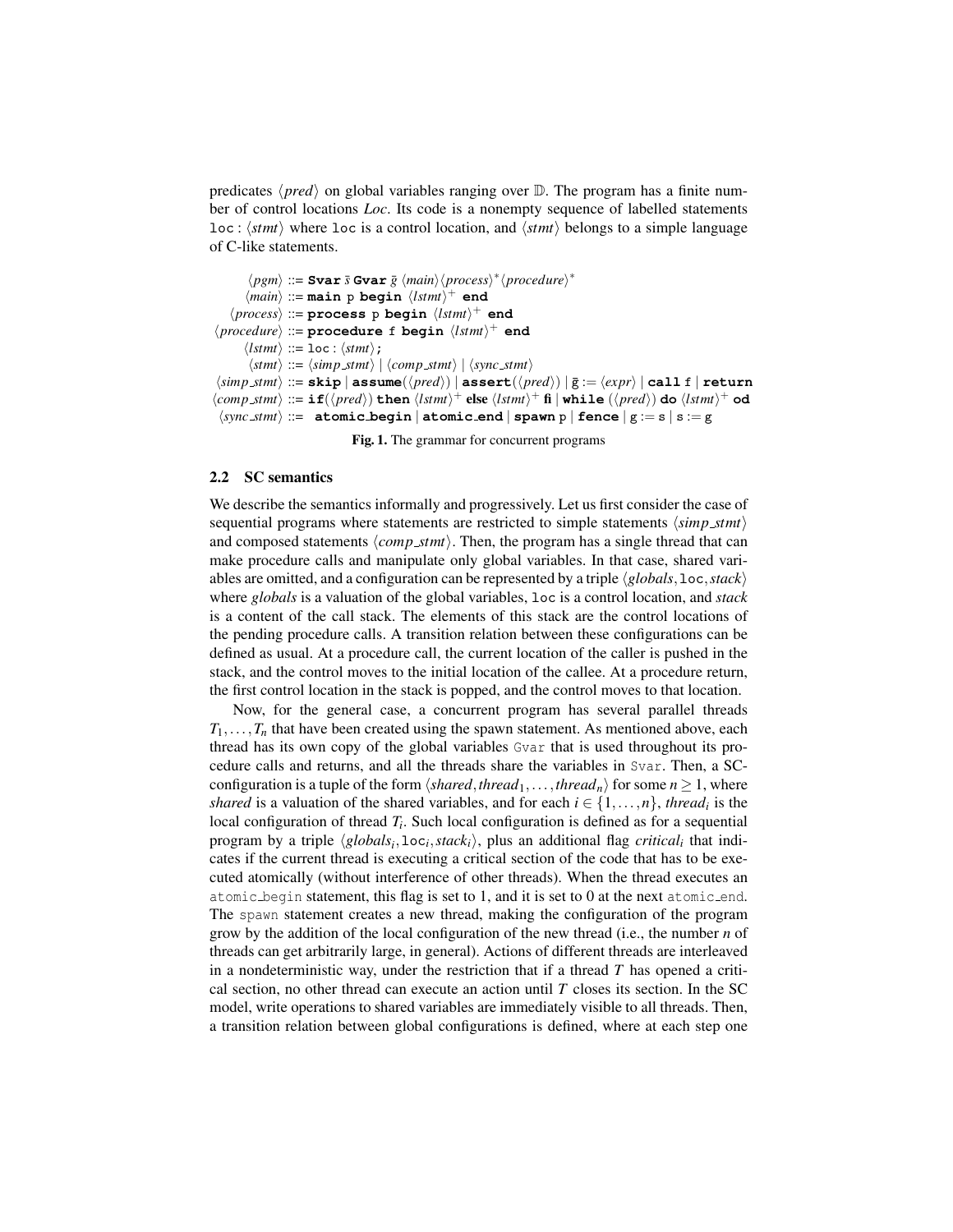single thread is active. We denote this relation  $\Rightarrow_{SC}$  where  $i \in \{1, \ldots, n\}$  is the index of the thread  $T_i$  that has performed the corresponding step.

### 2.3 TSO semantics

In the TSO memory model, the SC semantics is relaxed by allowing that read operations can overtake write operations by the same thread on different shared variables. This corresponds to the use of FIFO buffers where write operations to shared variables can be stored and executed in a delayed way, allowing read operations from the main memory (but on different variables) to overtake them. We define hereafter an operational semantics corresponding to this memory model, in the spirit of the formal model defined in [1]. A store buffer is associated with each thread. Then, a global TSOconfiguration of the program is defined as in the SC case, except that a local configuration of a thread includes also the content of its store buffer, i.e., it is a tuple of the form  $\langle \text{globals}_i, \text{loc}_i, \text{stack}_i, \text{critical}_i, \text{buffer}_i \rangle$ . Then, the semantics is defined as for SC, except for assignment operations involving shared variables, and for the synchronization actions atomic begin and atomic end. Let us consider each of these cases, and assume that the active thread is  $T_i$ : For an assignment of the form  $s := g$  that writes some value d (the one stored in g) to the shared variable s, a pair  $(s, d)$  is sent to the store buffer, that is, the buffer of  $T_i$  is updated to  $buffer'_i = (s,d)buffer_i$ . For an assignment of the form  $g := s$  that loads a value from the shared variable s to the variable g, two cases can occur. First, if a pair (s,d) is still pending in *buffer<sup>i</sup>* , then the load returns the value d corresponding to the last of such pair in the buffer. Otherwise, the returned value is the one stored for s in the main memory. As for atomic begin and atomic end, they have the same semantics as in the SC cases, except that it is required that their execution can only occur when *buffer<sup>i</sup>* is empty. Notice that these statements allow in particular to encode fences, i.e., actions that cannot be reordered w.r.t. any other actions. Indeed, a fence can be encoded as atomic\_begin; atomic\_end.

In addition to transitions due to the different threads, memory updates can occur at any time. A memory update consists in getting some  $(s, d)$  from some store buffer (of any thread) and updating the value of s in the main memory to d, i.e., if for some  $j \in$  $\{1,\ldots,n\}$ , *buffer*  $j = buffer'_{j}(s,d)$ , then d is stored in the main memory as a new value for s, and the buffer of  $T_j$  is updated to *buffer*<sup> $j$ </sup>. Then, we can define a transition relation between global configurations  $\stackrel{\alpha}{\Longrightarrow}_{TSO}$ , where  $\alpha$  is equal to the index  $j \in \{1, ..., n\}$  if the transition corresponds to a memory update using *buffer<sup>j</sup>* , or otherwise, to the index *j* of the thread  $T_j$  that has performed the transition step.

#### 2.4 Reachability problems

Let  $\sharp \in \{SC, TSO\}$ . We define  $\Longrightarrow_{\sharp}$  to be the union of the relations  $\Longrightarrow_{\sharp}$  for all  $i \in$  $\{1,\ldots,n\}$ , and we denote by  $\stackrel{*}{\Longrightarrow}_{\sharp}$  the reflexive-transitive closure of  $\Longrightarrow_{\sharp}$ .

Then, the  $\sharp$ -*reachability problem* is, given a  $\sharp$ -configuration γ and a valuation of the shared variables *shared*, to determine if there is a  $\sharp$ -configuration  $\gamma'$  such that: (1) the valuation of the shared variables in  $\gamma$  is precisely *shared*, and (2)  $\gamma \stackrel{*}{\Longrightarrow}_{\sharp} \gamma$ . In such a case, we say that  $\gamma'$  and *shared* are  $\sharp$ -*reachable* from γ.

Let us consider a computation  $\rho = \gamma_0 \stackrel{\alpha_0}{\Longrightarrow}_\sharp \gamma_1 \stackrel{\alpha_1}{\Longrightarrow}_\sharp \gamma_2 \cdots \stackrel{\alpha_{m-1}}{\Longrightarrow}_\sharp \gamma_m$ . A *context-switch* point in  $\rho$  is a configuration  $\gamma_j$ , for some  $j \geq 1$ , such that  $\alpha_{j-1} \neq \alpha_j$ . A *computation*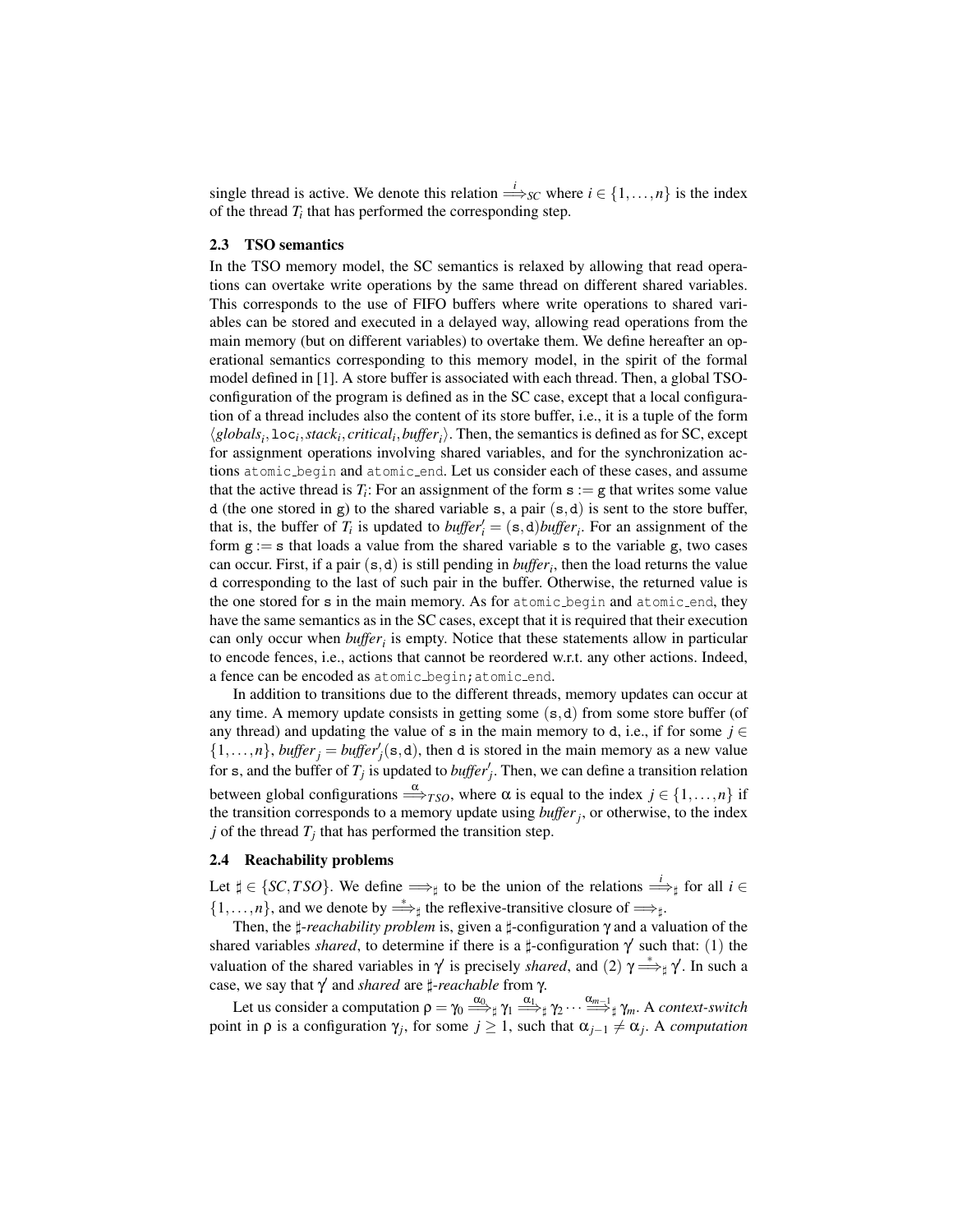*round* of a thread  $T_i$  in  $\rho$  is a computation segment (1) occurring between two consecutive points in  $\rho$  that are either context-switch or extremal points, and (2) where all transitions are labeled by the same index *i*, i.e., all transitions are either made by *T<sup>i</sup>* , or are memory updates using the store buffer of  $T_i$  (in the case of TSO). Clearly, every computation can be seen as a sequence of computation rounds of different threads. In general, the number of rounds that a thread can have along a computation is unbounded.

Given a bound  $k \in \mathbb{N}$ , the *k-round*  $\sharp$ -*reachability problem* is, given a  $\sharp$ -configurations γ and a valuation of the shared variables *shared*, to determine if there is a ]-configuration  $\gamma'$  such that: (1) the valuation of the shared variables in  $\gamma'$  is precisely *shared*, and (2)  $\gamma'$ is reachable from  $\gamma$  by a computation where every thread  $T_i$  has at most  $k$  computation rounds. In that case, we say that γ 0 and *shared* are *k*-*round* ]-*reachable* from γ.

## 3 Bounded-round reachability: From TSO to SC

In this section we provide a code-to-code translation that, given a concurrent program *P* and a fixed bound  $k \in \mathbb{N}$ , builds another concurrent program  $P'$  which simulates  $\overline{P}$  with the property that for any shared state *shared*, *shared* is *k*-round TSO-reachable in *P* iff shared is  $k$ -round SC-reachable in  $P'$ . The interesting feature of our translation is that the size of the constructed program  $P'$  is *linear* in the size of  $P$ . Furthermore,  $P'$  is in the same class of programs as *P* in the sense that it uses the same kind of control primitives (procedure calls and thread creation) and the same kind of data-structures and variables; the encoding of the unbounded store buffers requires only adding, as global variables,  $(k+1)$  copies of the shared variables and *k* Boolean variables per process.

In the following, we assume that the number of rounds that a thread of *P* can have along any computation is bounded by  $(k+1)$ , and these rounds are indexed from 0 to *k*.

#### 3.1 Simulating store buffers: Case  $k = 1$

Before giving the details of the translation, let us present the main ideas behind it and justify its correctness. Assume (for the moment) that  $k = 1$ . Then, let us focus on the behavior of one particular thread, say  $T$ , and consider its computation rounds and its interactions with its environment (i.e., the set of all the other threads) at context switch points. For that, let us project computations on what is visible to *T*, i.e., the configurations are projected on the shared variables and the local configuration of *T*, and we only consider the two computation rounds of *T* which are of the form:

$$
\langle \mathbf{shared}_0, (globals_0, \text{loc}_0, stack_0, critical_0, buffer_0) \rangle \stackrel{*}{\Longrightarrow}_{TSO} \langle \mathbf{shared}'_0, (globals_1, \text{loc}_1, stack_1, critical_1, \mathbf{buffer}_1) \rangle \tag{1}
$$
\n
$$
\langle \mathbf{shared}_1, (globals_1, \text{loc}_1, stack_1, critical_1, \mathbf{buffer}_1) \rangle \stackrel{*}{\Longrightarrow}_{TSO} \langle \mathbf{shared}'_1, (globals_2, \text{loc}_2, stack_2, critical_2, buffer_2) \rangle \tag{2}
$$

Notice that the local configurations of *T* at the end of round 0 and at the beginning of the round 1 are the same.

Encoding the store buffers. In the following, we show that we can use a finite number of global variables to encode the (unbounded) store buffers. This can be done based on two main observations. First, in order to execute correctly a load operation of *T* on some shared variable  $x$ , we need to know whether a store operation on  $x$  is still pending in its store buffer, and in this case, we need the last value of such operation, or otherwise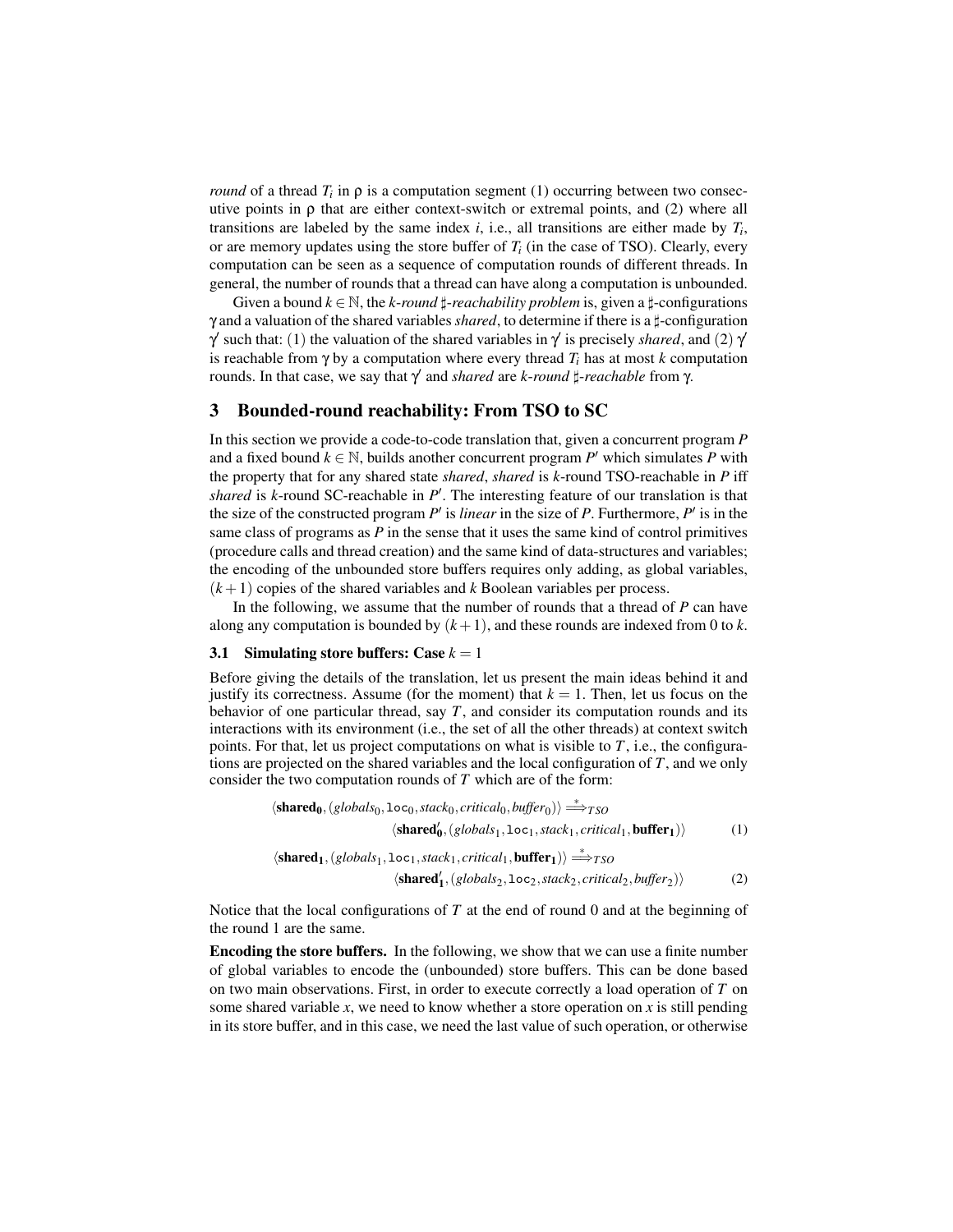we need the value of *x* in the main memory. Since in each round, only *T* is active and only operations in its store buffer can be used to modify the main memory, the number of information needed to execute correctly loads is finite and corresponds to the last values written by *T* to each of the variables composed with the initial content of the main memory (at the beginning of the round). For this purpose, we introduce a vector of data named *View* which is indexed with the shared variables of *P*. More precisely, *View*[ $x$ ] contains the valuation for the load of the variable  $x$ .

On the other hand, the order in which store operations of *T* (sent to the store buffer) on different variables have been consumed (written into the main memory) is not important. In fact, only the last consumed store operation to each variable is relevant. Again, this is true because only *T* is active during a round, and only its own store buffer can be used to update the main memory. Therefore, given a round *j* we also define (1) a Boolean vector  $Mask_j$  such that  $Mask_j[x]$  holds if there is a store operation on x in the buffer of *T* that is used to update the main memory at round  $j$ , and (2) a vector of data *Queue<sub>j</sub>* such that, if  $Mask_j[x]$  holds then *Queue<sub>j</sub>*[*x*] contains the last value that will be written in the shared memory corresponding to *x* at round *j* (otherwise it is undefined).

Let us consider the concurrent program  $P'$  running under SC built from the concurrent program *P* by adding to each process of *P* the following global variables:  $(1)$  a vector of data named *View*,  $(2)$  two Boolean vectors *Mask*<sub>0</sub> and *Mask*<sub>1</sub>, and  $(3)$  two vectors of data *Queue*<sub>0</sub> and *Queue*<sub>1</sub>. Then, for any local TSO configuration h*shared*,(*globals*,loc,*stack*, *critical*,*buffer*)i of *P*, we can associate the following local SC configuration h*shared*,((*globals*,*View*,*Mask*0,*Mask*1,*Queue*<sup>0</sup> ,*Queue*<sup>1</sup> ),loc,*stack*, *critical*)i of  $P'$  such that the following conditions are satisfied: (*i*) the value of *View*[*x*] corresponds to the value of the last store operation to *x* still pending in the store buffer *buffer* if such operation exists, otherwise the value *View*[ $x$ ] is the value of the variable  $x$  in the main memory, and (*ii*) for every  $j \in \{0,1\}$ ,  $\text{Mask}_j[x]$  holds true iff at least one store operation on x pending in the store buffer *buffer* will update the shared memory in round *j*, and *Queue<sup>j</sup>* [x] contains the last pending value written into x and consumed at round *j*.

Simulation of *P* by *P'*. In the following, we construct for any two computation rounds of a thread of  $P$ , a two computation rounds of a thread of  $P'$  such that the invariants between the configurations of  $P$  and  $P'$  are preserved along the simulation.

For the issue of updating the main memory and of passing the store buffer from a round to the next one. We assume w.l.o.g. that the store buffer of any thread of P is empty at the end of the considered computation.

Let us consider first the special case where all store operations produced (sent to the store buffer) in round *j* are also consumed (written to the main memory) in the same round. It is actually possible to consider that all stores are immediately written to the main memory without store buffering, i.e., as in the SC model.

Consider now the case where not all stores produced in round 0 are consumed in round 0. So for instance, at the end of the execution of round 0 given by (1), we must ensure that the main memory contains **shared**<sup> $\theta$ </sup>, and we must pass **buffer**<sub>1</sub> to the second round. The computation in round 0 can be seen as the concatenation of two subcomputations,  $\rho_0^0$  where all produced stores are consumed in round 0, followed by  $\rho_1^0$ where all stores are consumed in round 1. (Notice that, since the store buffer is a FIFO queue, store operations that are consumed in round 0 are necessarily performed (i.e.,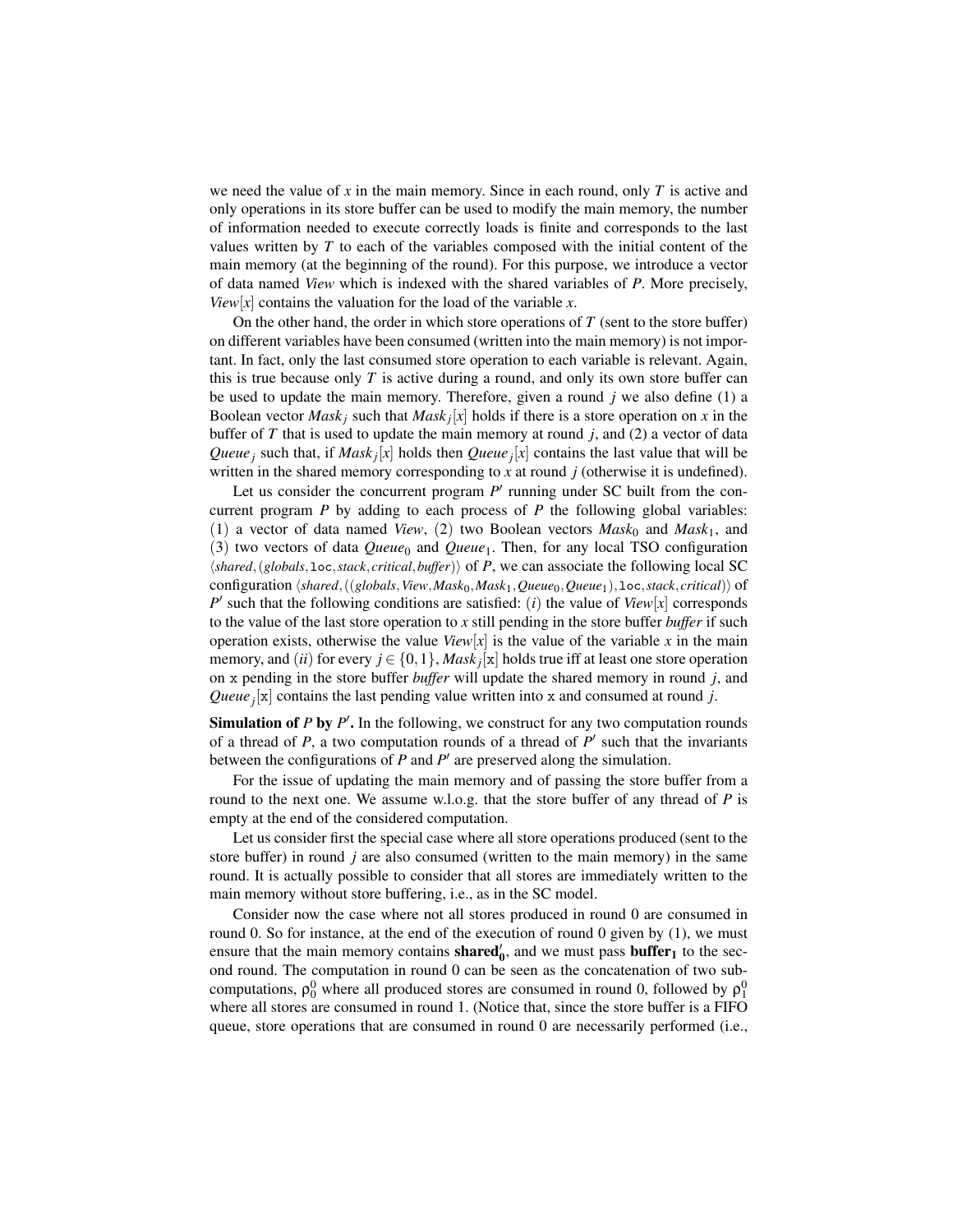sent to the buffer) by *T* before those that will remain for round 1.) Then, it is clear that shared<sup>'</sup><sub>0</sub> is the result of executing  $\rho_0^0$ , and **buffer**<sub>1</sub> contains all stores produced in  $\rho_1^0$ .

During the simulation of round 0 by *P'*, the point *p* separating  $\rho_0^0$  and  $\rho_1^0$  is nondeterministically guessed. The stores produced along the segment  $\rho_0^0$  are written immediately to the main memory as soon as they are produced. So, when the point *p* is reached, the content of the main memory is precisely **shared**<sup> $\prime$ </sup> During the simulation of  $\rho_1^0$ , two operations are performed by  $P'$ : (1) maintaining the view of *T* in round 0 by updating *View*, and (2) keeping in *Mask*<sub>1</sub> and *Queue*<sub>1</sub> the information about the last values sent to each variable in  $\rho_1^0$ . So, at the end of round 0, the pair *Mask*<sub>1</sub> and *Queue*<sub>1</sub> represent the summary of **buffer**<sub>1</sub>.

The simulation of round 1 by  $P'$  starts from the new state of the shared memory shared<sub>1</sub> (which may be different from shared $'_0$  as other threads could have changed it). Then, the main memory is immediately updated by  $P'$  using the content of  $Mask_1$  and Queue<sub>1</sub>. Intuitively, since all stores in **buffer**<sub>1</sub> are supposed to be consumed in round 1, and again since *T* is the only active thread, we execute all these store operations at the beginning of round 1. The vector *View* is now updated as follows. Starting from the view obtained at the end of the previous round, we only change the valuation of all those variables *x* for which no store operations are pending in the store buffer for it. For all such variables *x* we update its valuation with the one of *x* contained in the shared memory (*View*[ $x$ ] :=  $x$ ). Now, the simulation of round 1 can proceed. Since all stores produced in this last round are supposed to be consumed by the end of this round, they are immediately written into the shared memory.

#### 3.2 Simulating store buffers: General case

The generalization to bounds *k* greater than 1 requires some care. The additional difficulty comes from the fact that stores produced at some round will not necessarily be consumed in the next one (as in the previous case), but may stay in the buffer for several rounds. We start by defining the set of shared and global variables of  $P'$ , denoted  $S'$  and  $G'$  respectively, and describe the role they play in  $P'$ :

**Shared variables:** the set of shared variables of *P* and *P'* are the same, that is,  $S' = S$ , with  $dom_P(x) = dom_{P'}(x)$  for every  $x \in S$ .

**Global variables:** The set of global variables  $P'$  is defined as

$$
G' = G \cup \left( \bigcup_{j=0}^{k} (Queue_j \cup Mask_j) \right) \cup View \cup \{ \texttt{r\_TS0}, \texttt{r\_SC}, \texttt{sim} \}, \text{ where }
$$

- for each *j* ∈ {0,...,*k*}, *Queue<sub>j</sub>* = {queue\_j\_x | x ∈ *S*}, and  $dom_{P}(\text{queue_j_x}) = dom_{P}(\text{x})$  for every  $\text{x} \in S$ ;
- for each  $j \in \{0,\ldots,k\}$ ,  $Mask_j = \{\text{mask}_j \subseteq x \mid x \in S\}$ , and  $dom_{P'}(queue_j \subseteq x) =$  $\{true, false\}$  for every  $x \in S$ ;
- $\mathbf{v} = \{ \text{view} = \{ \text{view} \mid \text{x} \in S \}, \text{with } \text{dom}_{P}(\text{view} \cdot \text{x}) = \text{dom}_{P}(\text{x}) \text{ for every } \text{x} \in S;$
- r TSO and r SC are two fresh variables whose domain is the set of round indices, that is,  $\{0, \ldots, k\}$ ;
- sim is a new variable whose domain is {true,false}.

For sake of simplicity, we denote a variable named queue<sub>-J</sub>\_x also as *Queue<sub>j</sub>*[x], for every *j* and  $x \in S$ . Similarly, for the set *Mask<sub>i</sub>* and *View*.

Next, we associate a "meaning" to each variable of  $P'$  which represents also the invariant we maintain during the simulation of  $P$  by  $P'$ .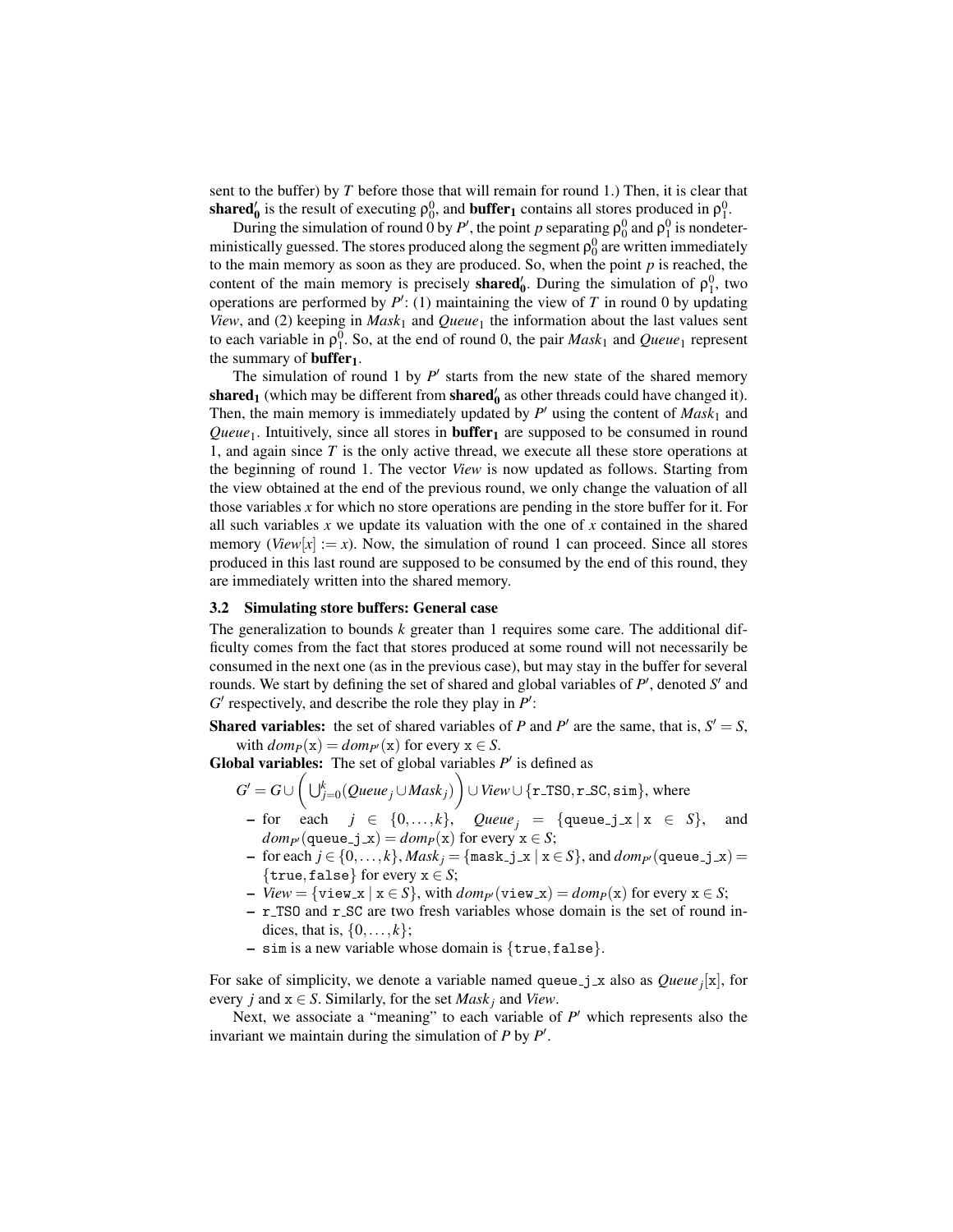Invariants for variables. The shared variables of S' keep the same valuation of the ones of *P* at context-switch points along the simulation. The variables in *View* is defined as in Sec. 3.1. The variables  $Queue_j$  and  $Mask_j$ , with  $j \in \{0, \ldots, k\}$ , maintain the invariant that at the beginning of the simulation of round *j*,  $Mask_j[x]$  holds true iff at least one write operation on x produced in the previous rounds will update the shared memory in round *j*, and *Queue<sup>j</sup>* [x] contains the last value written into x. Variable r SC keeps track of the round under simulation, and r TSO maintains the round number in which next write operation will be applied to the shared-memory. The global variable sim holds true iff the thread is simulating a round (which is mainly used to detect when a new round starts), and the global variables in *G* are used in the same way they were used in  $P$ . The program  $P'$  we are going to define maintains the invariants defined above along all its executions.

**Simulation of** *P* **by** *P'***. Here we first describe how** *P'* **simulates** *P* **for**  $k = 2$ **, and then** generalize it for arbitrary values of *k*. For round 0, there is of course the case where all stores are consumed in the same round, or in round 0 and in round 1. Those cases are similar to what we have seen for  $k = 1$ . The interesting case is when there are stores that are consumed in round 2. Let us consider that the computation in round 0 is the concatenation of three sub-computations  $\rho_0^0$ ,  $\rho_1^0$ , and  $\rho_2^0$  such that  $\rho_i^0$  represent the segment where all stores are consumed in round *i*.

The simulation of  $\rho_0^0$  and  $\rho_1^0$  is as before. (Stores produced in  $\rho_0^0$  are written immediately to the main memory, and stores produced in  $\rho_1^0$  are summarized using  $Mask_1$ and *Queue*<sub>1</sub>.) Then, during the simulation of  $\rho_2^0$ , the sequence of stores is summarized using a new pair of vectors  $Mask_2$  and  $Queue_2$ . (Notice that stores produced in  $\rho_1^0$  and  $\rho_2^0$  are also used in updating *View* in order to maintain a consistent view of the store buffer during round 0.)

Then, at the beginning of round 1 (i.e., after the modification of the main memory due to the context switch), the needed information about the store buffer can be obtained by composing the contents of  $Mask_2$  and *Queue*<sub>2</sub> with  $Mask_1$  and *Queue*<sub>1</sub> which allow us to compute the new valuation of *View*. (Indeed, the store buffer at this point contains all stores produced in round 0 that will be consumed in rounds 1 and 2.) Moreover, for the same reason we have already explained before, it is actually possible at this point to write immediately to the memory all stores that are supposed to be executed in round 1. After this update of the main memory, the simulation of round 1 can start, and since there are stores in the buffer that will be consumed in round 2, this means that all forthcoming stores are also going to be consumed in round 2. Therefore, during this simulation, the vectors  $Mask_2$  and  $Queue_2$  must be updated. At the end of round 1, these vectors contain the summary of all the stores that have been produced in rounds 0 and 1 and that will consumed in round 2.

After the change of the main memory due to the context switch, the memory content can be updated using  $Mask_2$  and  $Queue_2$  (all stores in the buffer can be flushed), and the simulation of round 2 can be done (by writing immediately stores to the memory).

The extension to any *k* should now be clear. In general, we maintain the invariant that at the beginning of every round *j*, for every  $\ell \in \{j,\ldots,k\}$ , the vectors *Mask*<sub> $\ell$ </sub> and *Queue*<sub> $\ell$ </sub> represent the summary of all stores produced in rounds  $i < j$  that will be consumed at round  $\ell$ . Moreover, we also know what is the round  $r \geq j$  in which the next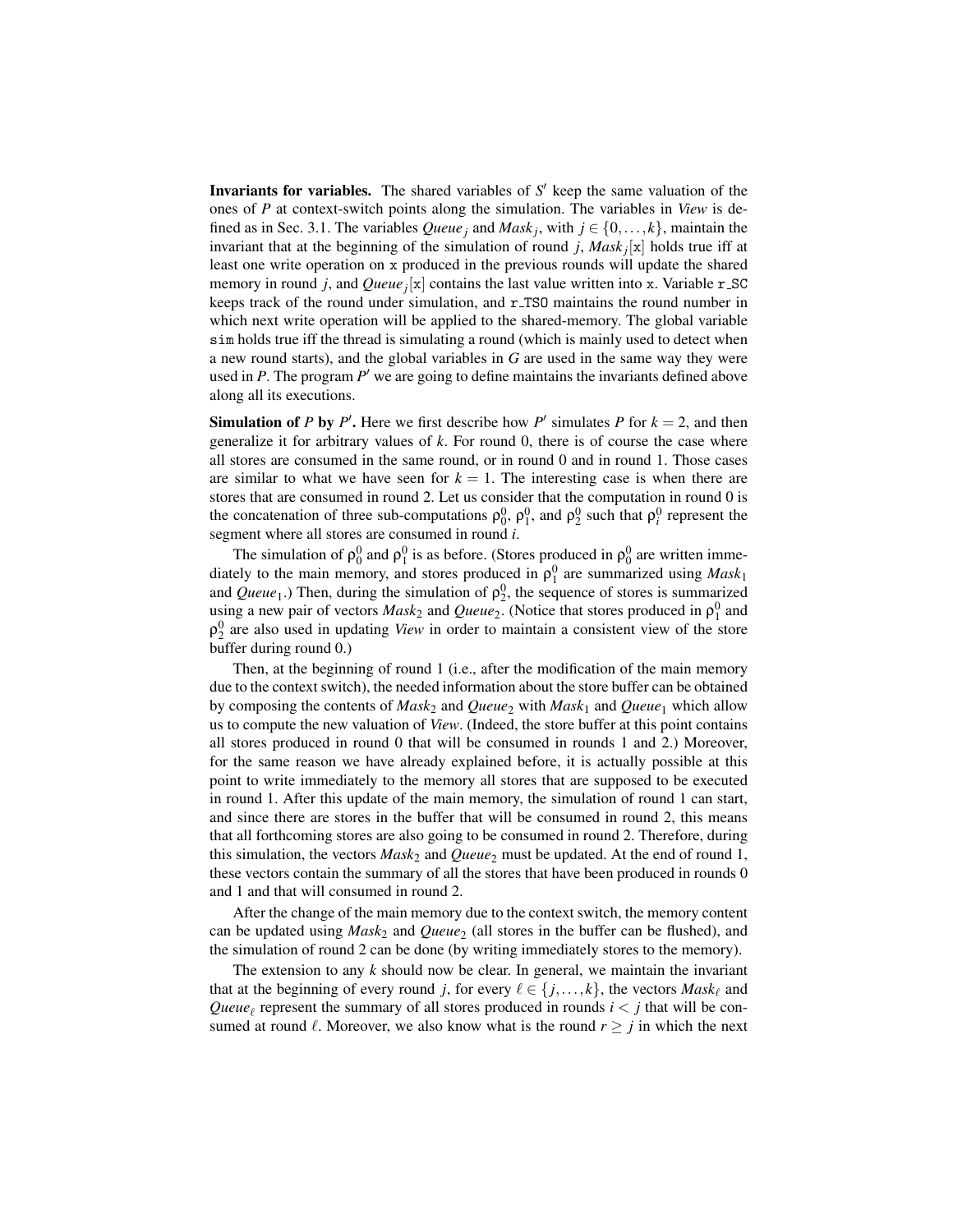produced store will be consumed. The simulation starts of round *j* by updating the main memory using the content of  $Mask_j$  and  $Queue_j$ , and then, when  $r = j$ , the simulation is done by writing stores to the memory, and when  $r$  is incremented (nondeterministically), the stores are used to update *Mask<sup>r</sup>* and *Queue<sup>r</sup>* .

From what we have seen above, it is possible to simulate store buffers using additional copies of the shared variables, and therefore, it is possible to simulate the TSO behaviors of a concurrent program *P* under a bounded number of rounds by SC behaviors of a concurrent program  $P'$ . Notice that the latter is supposed to be executed under the SC semantics without any restriction on its behaviors. In order to capture the fact that  $P'$  will perform only execution corresponding to rounds in  $P$ , we must enforce in the code of  $P'$  that the simulation of each round of  $P$  must be done in an atomic way.

#### 3.3 Code-to-code translation

In this section we provide our code-to-code translation from  $P$  to  $P'$ . The translation from  $P$  to  $P'$  that we provide is quite straightforward except for particular points in the simulation: (1) at the beginning of the simulation of each thread, (2) at the beginning of the simulation of each round *j*, with  $j > 0$ , (3) at the end of the simulation of each round, (4) during the execution of a statement  $x := g$ , where x is a shared variables, and (5) the execution of a fence statement. Let us assume that *P* has  $S = \{x_1, x_2, \ldots, x_n\}$  as a set of shared variables and *G* as a set of global variables. Next, we describe the procedures for these cases, which are used as building blocks for the general translation.

```
procedure init_thread()
begin
 atomic_begin; sim := true; r_TTSO := r_SC := 0;
     // set the view to the shared valuation
 for(i=1,i<=n,i++) do view_x_i := x_i; od
    // initialize the masks
 for(j=0,j<=k,j++) do mask_j_x1:=mask_j_x2:=...:=mask_j_xn:= false; od
end
                        Fig. 2. Procedure init_thread().
```
*Init of each thread.* Before starting the simulation of a thread, we set both r\_TS0 and r SC to 0. Then, we initialize the *view-variables* to the evaluation of the shared variables, as the store-buffer is initially empty and the valuation of the view coincides with that of the shared variables. Finally, we set to false the variables of all *masks*. Proce-

dure  $init\_thread()$  is shown in Fig. 2.

*Starting a new round.* When a new round is "detected" we accomplish the following operations. If the last round has been simulated we close the atomic section and block the execution of the thread. Otherwise, we increment r\_SC, as well as r\_TS0 in case it becomes smaller than r\_SC (next write operation can only modify the shared memory starting from the current round). Then we dump the part of the store-buffer that was supposed to change the shared memory during the execution of round  $r$  SC. Let  $r$  SC = *j*. The way we simulate such an operation is by using  $Mask_j$  and  $Queue_j$ ; for every shared variable x, we assign to x the value  $Queue_j[x]$  provided  $Mask_j[x]$  holds true. The last step is that of updating the view for the current round. A variable *View*[x] changes its valuation if no write operation is pending for x in the store-buffer, and its new value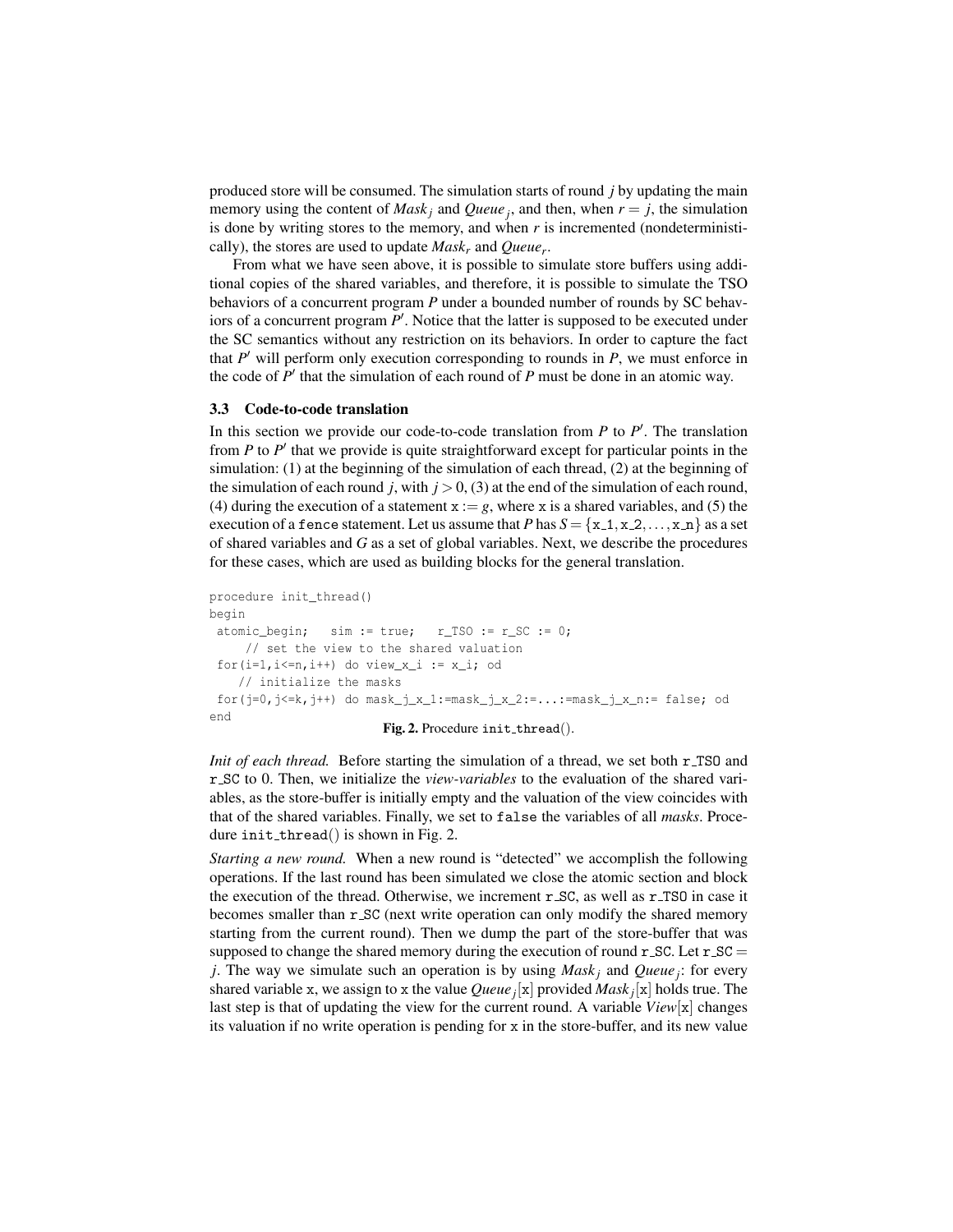is that variable x in the shared memory ( $View[x] := x$ ). Procedure init\_round of Fig. 3 encodes the phases described above.

Finally, procedure is init round() of Fig. 4 detects that a new round has started checking that sim holds *f alse*. In such a case, we open an atomic section and set sim to true, and then call procedure init round to initialize the round.

```
procedure init_round()
begin
[*] if(r_SC == k) then atomic_end; assume(false);//last round simulated
[*] else
\lceil * \rceil if(r_TSO == r_SC) then r_TSO:=r_TSO+1; fi //update r_TSO if needed
[*] r_SC := r_SC+1; // increment of the round number
[*] fi
    for(j=0,j<=k,j++) do
     if (r_SC == j) then
       for(i=1, i<=n, i++) do
           // updating the shared memory
           if (mask_j_x_i) then x_i :=queue_j_x_i; mask_j_x_i:=false; fi
           // rebuild the view
[+] if (!mask_j_x_i & ... & !mask_k_x_i) then view\_x_i := x_i; fi
         od fi od
end
```
#### Fig. 3. Procedure init\_round().

*Terminating a round.* We terminate non-deterministically a round by setting the variable sim to false and then closing the atomic section. (Next time the current thread will be scheduled it detects that a new round is started by checking the valuation of sim.) Procedure is end\_round() of Fig. 4 encoperates such operations.

*Write into a shared variable.* Consider a statement  $x := g$  where x and g are a shared and global variable of *P*, respectively. In the simulation of such assignment, we first update the view for x to g. The next step consists in incrementing non-deterministically the value of the auxiliary variable r TSO which represent the round where the current write operation will occur in the memory. Now, let  $r_TS = i$ . In case  $r_TS$  is equal to *i*, we update x in the shared-memory. Instead, if  $r$  SC <  $r$  TS0, we update  $Mask_i[x]$  to true and  $Queue_i[x]$  to g which captures that the write operation  $x := g$  will modify the shared memory exactly at round *i* and it is the last operation for x. Notice that if another write operation will be performed for x, when  $r$ <sub>-TSO</sub> contains the value  $i$ , then the value of *Queue<sup>i</sup>* [x] will contain only the latest operation, and the previous value will be overwritten thus reestablishing the invariant. The procedure memory update  $x(g)$ in Fig. 5 subsumes the operations described in Sec. 3.2.

*Fences.* The statement fence is simply translated into a procedure, called fence(), that checks whether r TSO is equal to r SC and in case they are different blocks the execution. However, before blocking it, it first executes the statement atomic\_end so that other threads can continue their evolution. Fig. 4 illustrates procedure fence().

*General translation.* We are now ready to give the general translation by defining a map  $[\![\cdot]\!]_{tr}$  in which  $P' = [\![P]\!]_{tr}$ . The definition of the translation is given in Fig. 6. The new program  $P'$  first declares the variables as described in Sec. 3.2.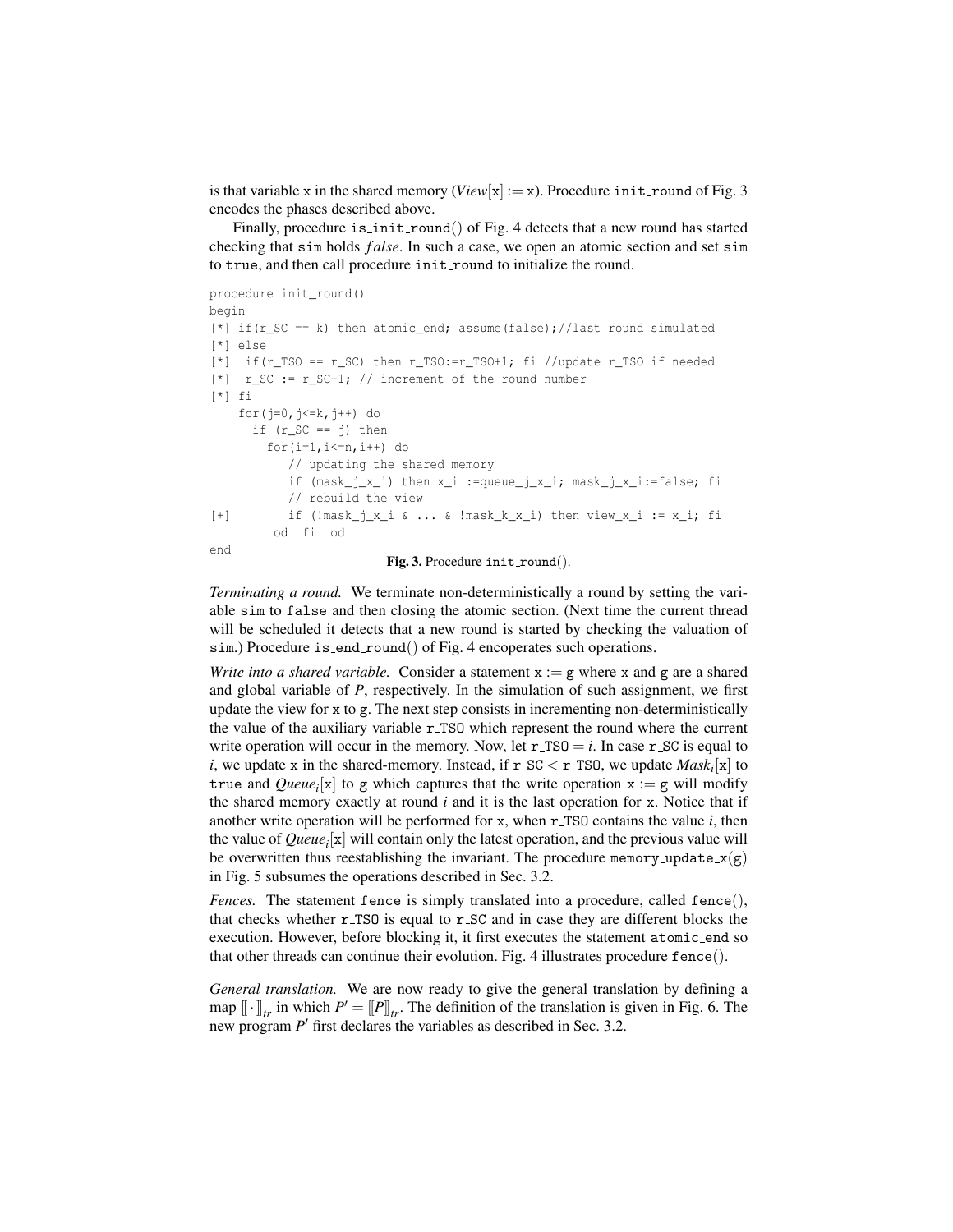```
procedure is_init_round()
begin
 if ( !sim ) then
   atomic_begin;
   sim := true;
   init_round();
  fi
end
                           procedure is end round()
                             begin
                             if (*) then
                                sim := false;
                                  atomic_end;
                              fi
                             end
                                                          procedure fence()
                                                          begin
                                                          if(r_TSO!=r_SC)
                                                           then
                                                              atomic_end;
                                                              assume(F);
                                                             fi
                                                           end
```
Fig. 4. Procedures is init round(), is end round(), and fence().

- $\overline{\text{mask}}$  is the list of the variables mask i\_x, for all  $i \in \{0, ..., k\}$  and  $x \in S$ ;
- $\overline{\mathbf{q}}$  and  $\overline{\mathbf{r}}$  is the list of the variables queue i x for all *i* ∈ {0,...,*k*} and  $\mathbf{x} \in S$ ;
- $\overline{\mathbf{v}}$  is the list of the variables view i\_x for all  $i \in \{0, \ldots, k\}$  and  $x \in S$ .

Each process procedure starts with a call to procedure init\_thread() that initializes the auxiliary variables used for the simulation. Then, the translation consists of an in-place replacement of each statement. Each statement stmt of *P* is translated by the sequence of statements is init round();  $[\text{stmt:}]_{t_r}$  is end round();. The call to is \_init\_round() checks whether a new round has just started and hence appropriately initialize the variables for the simulation of the new round; the call  $is$  end round(); allows to non-deterministically terminate a round at any point in the simulation. The remaining part of the translation concerns the translation of each single statement stmt:

- $-$  g := x is translated into g := *View<sub>x</sub>*;
- $x := g$  is replaced with the procedure call memory\_update\_s(g);
- fence is translated as the call to the procedure fence();
- atomic\_begin (resp. atomic\_end;) is translated into the sequence atomic\_begin;  $fence() (resp. fence(); atomic-end);$
- All remaining kind of statements remain unchanged in the translation.

```
procedure memory_update_x(g)
begin
     view_x:=g; // updating the view
     // non-deterministically increase r_TSO
[*] while (*) do if (r_T^rS0 < k) then r_T^rS0 := r_T^rS0 + 1; fi od
     if (r_SC==r_TSO) then x:=g; // shared memory update
     else // updating the mask and the queue
       for(i=0, i<=k, i++) do
          if (r_TSO==i) then mask_i_x:=true; queue_i_x:=g; fi od
     fi
```
end **Fig. 5.** Procedure memory update x, for each shared variable x.

From the construction given above, and the reasoning followed in Sec. 3.2 we can prove the following theorem:

Theorem 1. *Let k be a fixed positive integer. A shared state shared is k-round T SO*reachable in P if and only if shared is SC-reachable in P<sup>'</sup>. Furthermore, if shared is SC*reachable in P' then shared is k'-round T SO-reachable in P for some k'*  $\leq$  *k. Moreover, the* size *of*  $P'$  *is linear in the size of*  $P$ *.*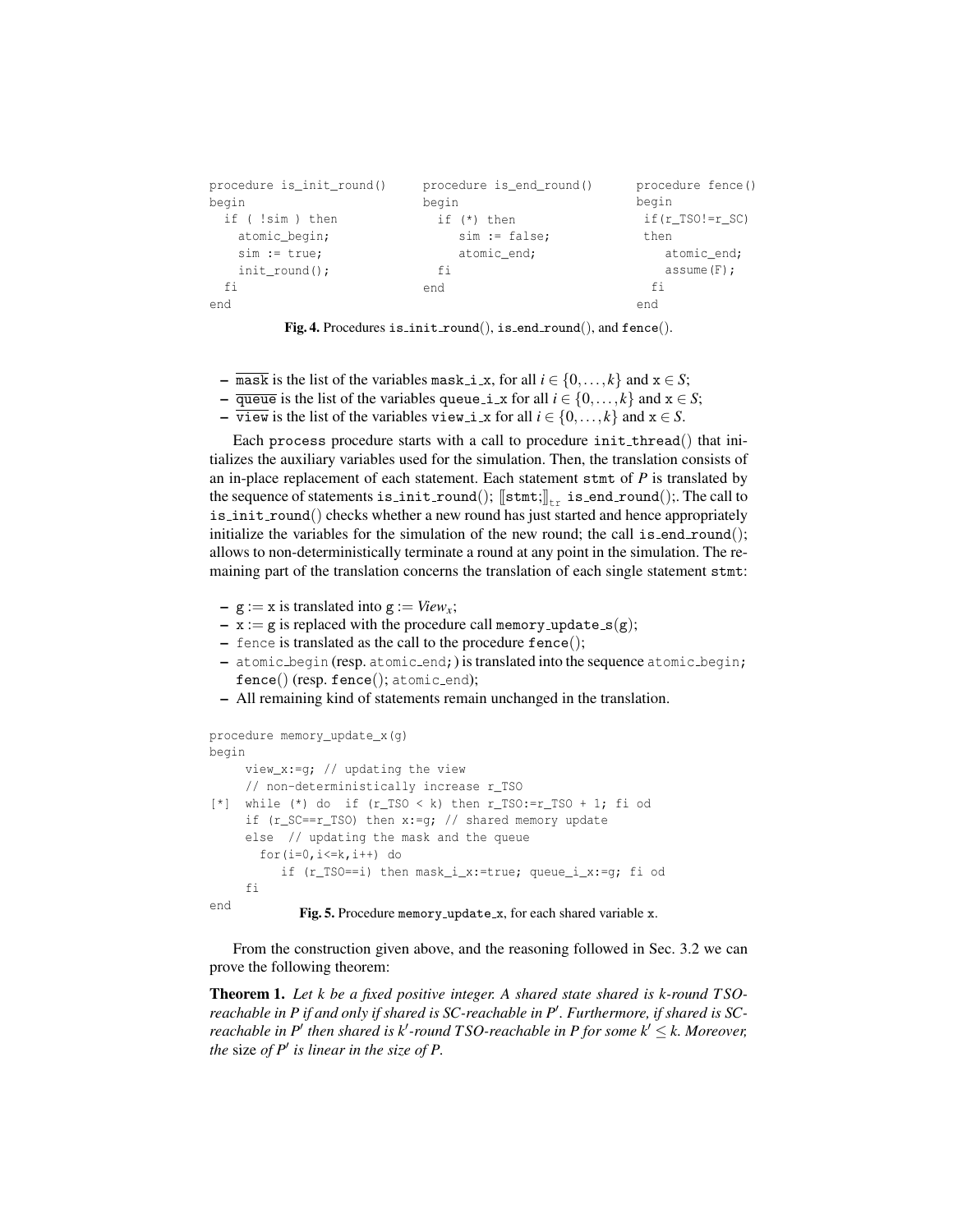```
[Svar s̄ Gvar \bar{g} \main\\process}*\procedure\* ]_tr \stackrel{\text{def}}{=} Svar s̄ Gvar \bar{g}, \overline{\text{mass}}, \overline{\text{queue}}, \overline{\text{view}}, r_TSO, r_SC, sim
                                                                                                                                                                                 \llbracket \langle \textit{main} \rangle \rrbracket_{tr} \llbracket \langle \textit{process} \rangle \rrbracket_{tr}^* \llbracket \langle \textit{procedure} \rangle \rrbracket_{tr}^*[\![\texttt{main}\!]_p begin \langle\mathit{Istm}\rangle^+ \!texttt{end}]_p \stackrel{\text{def}}{=} \texttt{main}\!]_p begin \texttt{init\_thread}(); [\![\langle\mathit{Istm}\rangle]\!]_r^+ \!texttt{end}[\![ \texttt{process}\!] \texttt{p} begin \langle\mathit{Istmt}\rangle^+ \texttt{end}]\!l_r} \stackrel{\text{def}}{=} \texttt{process}\!] \texttt{p} begin \texttt{init-thread}();\allowbreak [\![\langle\mathit{Istmt}\rangle]\!]_r^+ \texttt{end}[\![\texttt{procedure}\!] p \texttt{begin}\langle lstm\rangle^{+}\!\!\!\mid\mathsf{end}\!]_{tr}^{\dagger} \stackrel{\text{def}}{=} \verb|procedure}\!] p \texttt{begin}\langle\langle lstm\rangle\rangle\rVert_{tr}^{+}\!\!\!\mid\mathsf{end}\![\text{loc} : \langle \textit{stm} \rangle; \rrbracket_{tr} \stackrel{\text{def}}{=} \text{is} \text{.init\_round}(); \text{loc} : [\langle \textit{stmt} \rangle]_{tr}; \text{ is} \text{.end\_round}()[\hspace{-1.5pt}[skip]\hspace{-1.5pt}]_{tr} \stackrel{\mathsf{def}}{=} skip
                  \begin{array}{l} \parallel \textbf{if} \quad (\langle pred \rangle) \textbf{ then } \langle \textit{Istm} \rangle^+ \textbf{ else } \langle \textit{Istm} \rangle^+ \textbf{ fi} \parallel_{tr} \stackrel{\text{def}}{=} \textbf{ if } \quad (\langle \textit{pred} \rangle) \textbf{ then } [\! [ \langle \textit{Istm} \rangle \!]_{tr}^+ \textbf{ else } [\! [ \langle \textit{Istm} \rangle \!]_{tr}^+ \textbf{ fi} \rbrace ] \end{array}[\![\text{while}\ (\langle pred \rangle) \text{ do } \langle \textit{Istm} \rangle^+ \text{ od}]\!]_{tr} \overset{\text{def}}{=} \text{while}\ (\langle \textit{pred} \rangle) \text{ do } [\![\langle \textit{Istm} \rangle]\!]_{tr}^+ \text{ od}[\hspace{-1.5pt}[ \texttt{assume}\, (\langle pred \rangle)]\hspace{-1.5pt}]_{tr} \stackrel{\texttt{def}}{=} \texttt{assume}\, (\langle pred \rangle)[\hspace{0.1cm}[\mathbf{assert}\ (\langle pred \rangle)]\vert_{tr}\stackrel{\mathsf{def}}{=} \mathbf{assert}\ (\langle pred \rangle)\llbracket \bar{\mathbf{g}} := \langle \exp r \rangle \rrbracket_{tr} \stackrel{\mathsf{def}}{=} \bar{\mathbf{g}} := \langle \exp r \rangle[\texttt{call f}]_{tr} \stackrel{\text{def}}{=} \texttt{call f}[\![ \texttt{return} ]\!]_{tr} \stackrel{\text{def}}{=} \texttt{return}[\begin{matrix} \texttt{atomic} & \texttt{begin}} \end{matrix}]\begin{matrix} \texttt{def} \end{matrix} \texttt{atomic} \end{matrix} \texttt{begin}; fence()
                                                                                                              [\begin{bmatrix} \texttt{atomic\_end} \end{bmatrix}]tr \stackrel{\text{def}}{=} fence(); atomic_end
                                                                                                                             [\hspace{-1.5pt}[ spawn p]\hspace{-1.5pt}]_{tr} \stackrel{\text{def}}{=} spawn p
                                                                                                                                   [\![\texttt{fence}]\!]_t<sup>def</sup> \verb!fence()[\![\mathsf{g}\!:=\mathsf{s}]\!]_{\scriptscriptstyle{I\!T}}\stackrel{\scriptscriptstyle\mathsf{def}}{=} \mathsf{g}\!:=\!\mathsf{view}\_\mathsf{s}[\hspace{-1.5pt}[\mathbf{s}\hspace{-1.5pt}:=\hspace{-1.5pt}\mathbf{g}]\hspace{-1.5pt}]_{tr}\stackrel{\mathsf{def}}{=} memory_update_s(g)
```
**Fig. 6.** Translation map  $\lbrack \lbrack \cdot \rbrack \rbrack_{tr}$ 

## 4 Bounded store-age reachability

In this section, we introduce a new notion for restricting the set of behaviors of concurrent programs to be analyzed under TSO. We impose that each store operation produced by a thread *T* can not stay in the store-buffer more than *k* consecutive rounds. (Notice that this notion does not restrict the number of rounds that the thread *T* may have.) We show that, under this restriction, it is still possible to define a code-to-code translation (similar to that of Sec. 3) that associates with each concurrent program *P* another concurrent program  $P'$  such that running  $P'$  under SC captures precisely the set of behaviors of *P* under TSO. More precisely, we associate to each store operation an *age*. The age is initialized at 0 when this store operation is produced by *T* and sent in the store-buffer. Now, this age is incremented at each context-switch of thread *T*.

Let *k* ∈ N be a fixed bound. The *k*-*store-age* TSO-*reachability problem* is, given a TSO-configurations γ and a valuation of the shared variables *shared*, to determine if there is a TSO-configuration  $\gamma'$  such that: (1) the valuation of the shared variables in  $\gamma'$ is precisely *shared*, and  $(2)$   $\gamma'$  is reachable from  $\gamma$  by a computation where at each step all the pending store operations have an age equal or less than *k*.

Let us consider a concurrent program *P* defined as in Sec. 3. In the following, we construct another concurrent program  $P'$  such that the  $k$ -store-age TSO-reachability problem for  $P$  can be reduced to the SC-reachability problem for  $P'$ . The provided code-to-code translation is very similar to the one given in Sec. 3. In fact, if we use the previous translation to simulate a thread *T* of *P*, we need to use an unbounded number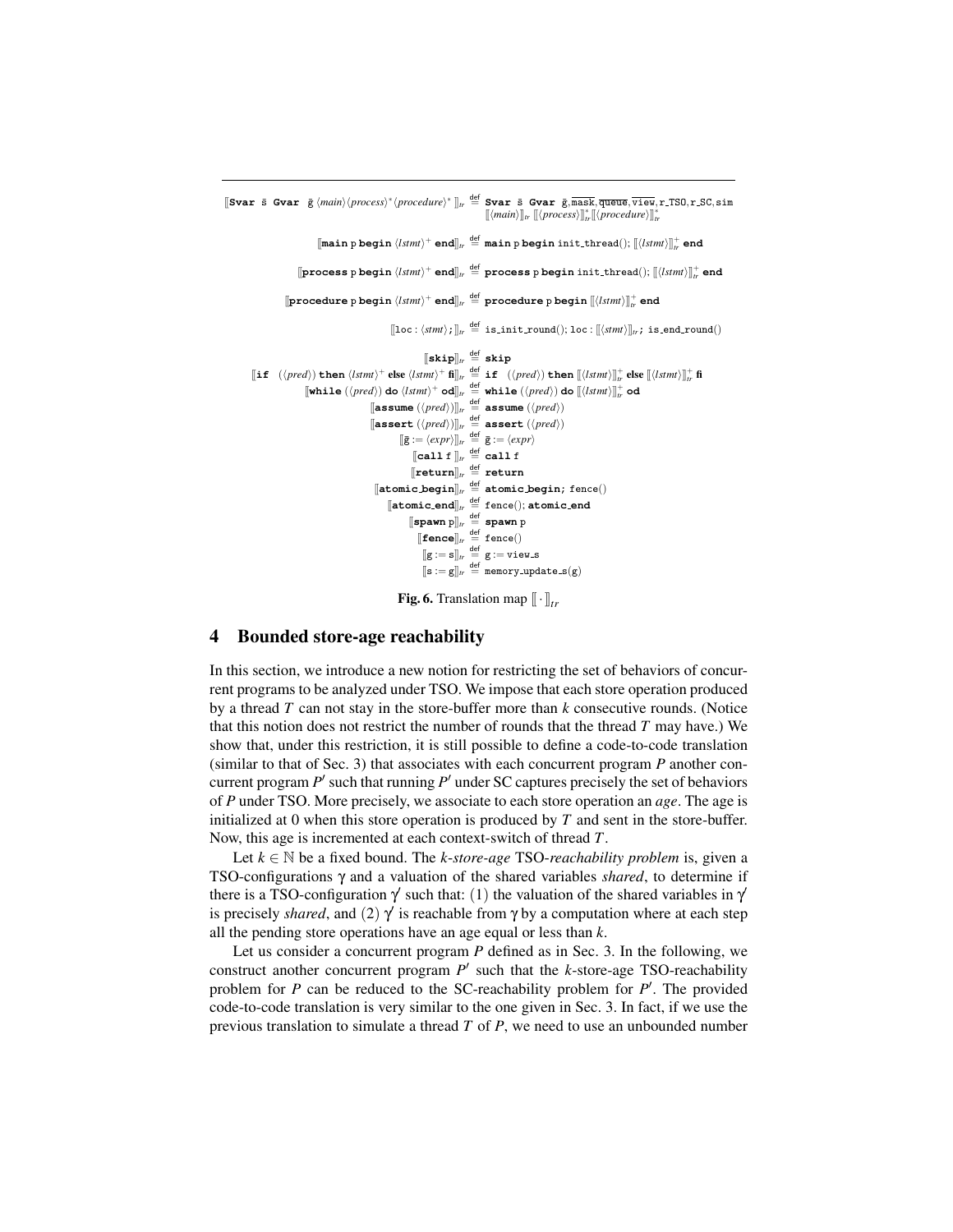of vectors of type *Mask* and *Queue*. The key observations (to overcome this difficulty) are that : (1) in order to simulate a round *j* of a thread *T*, we only use vectors *Mask<sup>i</sup>* and *Queue*<sub>*i*</sub> with  $i \geq j$ , and (2) at each moment of the simulation of a round *j*, we need only the vectors *Mask<sub>l</sub>* and *Queue<sub>l</sub>* with  $l \leq j + k$  (since the age of any store operation is bounded by *k*). Therefore, we can define our translation using only *k* vectors of type *Mask* and *Queue* in a circular manner (modulo *k*). For instance, if the current simulated round of the thread *T* is 1, the variables  $Mask_0$  and  $Queue_0$  can be used in the simulation of the round  $k+1$ . Technically, we introduce only two modifications in the translation given in Sec. 3:

In Fig. 3, the piece of code marked with [\*] is replaced with the following one:

```
[*] // update r_TSO if needed
```

```
\lceil * \rceil if (r_TSO == r_SC) then r_TSO := (r_TSO+1 mod k+1); fi
```

```
[*] // resetting the boolean vector mask_i
```
 $[\star]$  if (r\_SC == i) then mask\_i\_x\_1 :=...:= mask\_i\_x\_n := false; fi

 $[\star]$  r\_SC := (r\_SC+1 mod k+1); // increment of the round number

In Fig. 3 the line of code marked with [+] is replaced with the following one:

[+] if  $(\text{Imask}_1_x_i \& \dots \& \text{Imask}_k_x_i)$  then view\_x\_i := x\_i; fi

In Fig. 5 we replace the line of code marked with [\*] with the following:

[\*] if (  $(r\_SC - r\_TS0)$  mod k+1 != 1) then  $r\_TS0:=(r\_TS0+1 \mod k+1)$ ; fi

Finally, the relation between the given concurrent program *P* and the constructed program  $P' = [P]_{tr}$  is given by the following theorem:

Theorem 2. *A shared state shared is k-store-age T SO-reachable in P if and only if SC-reachable in P'. Moreover, the size of P' is linear in the size of P.* 

#### 5 Experiments

To show the practicability of our approach, we have experimented its application in detecting bugs due to the TSO semantics. For that, we have considered four wellknown mutual exclusion protocols designed for the SC semantics: Dekker's [5], Lamport's [12], Peterson's [16], and Szymanski's [18]. All of these protocols are incorrect under TSO. Through our translations, we have analyzed the behaviors of these protocols under TSO using two SMT-based bounded model-checkers for SC concurrent programs. Our experimental results show that errors due to TSO appear within few rounds, and that off-the-shelf analysis tools designed for the SC semantics can be used for their detection.

In more details, we consider the four protocols mentioned above instantiated for two threads. We consider for each protocol two versions, one without fences (the original version of the protocol) that is buggy, and one with fences (neutralizing TSO) which is known to be correct. We have encoded each of these protocols (with and without fences) as C programs and manually translated by using the *k*-store-age translation with  $k = 2$ . We have instrumented the obtained C programs for both POIROT [10] and ESBMC [4] – two SMT-based bounded model-checkers for SC concurrent programs.

Table 1 illustrates the results of the analysis for the four mutual exclusion protocols we carried with both POIROT and ESBMC. The parameters *L* in the table indicate the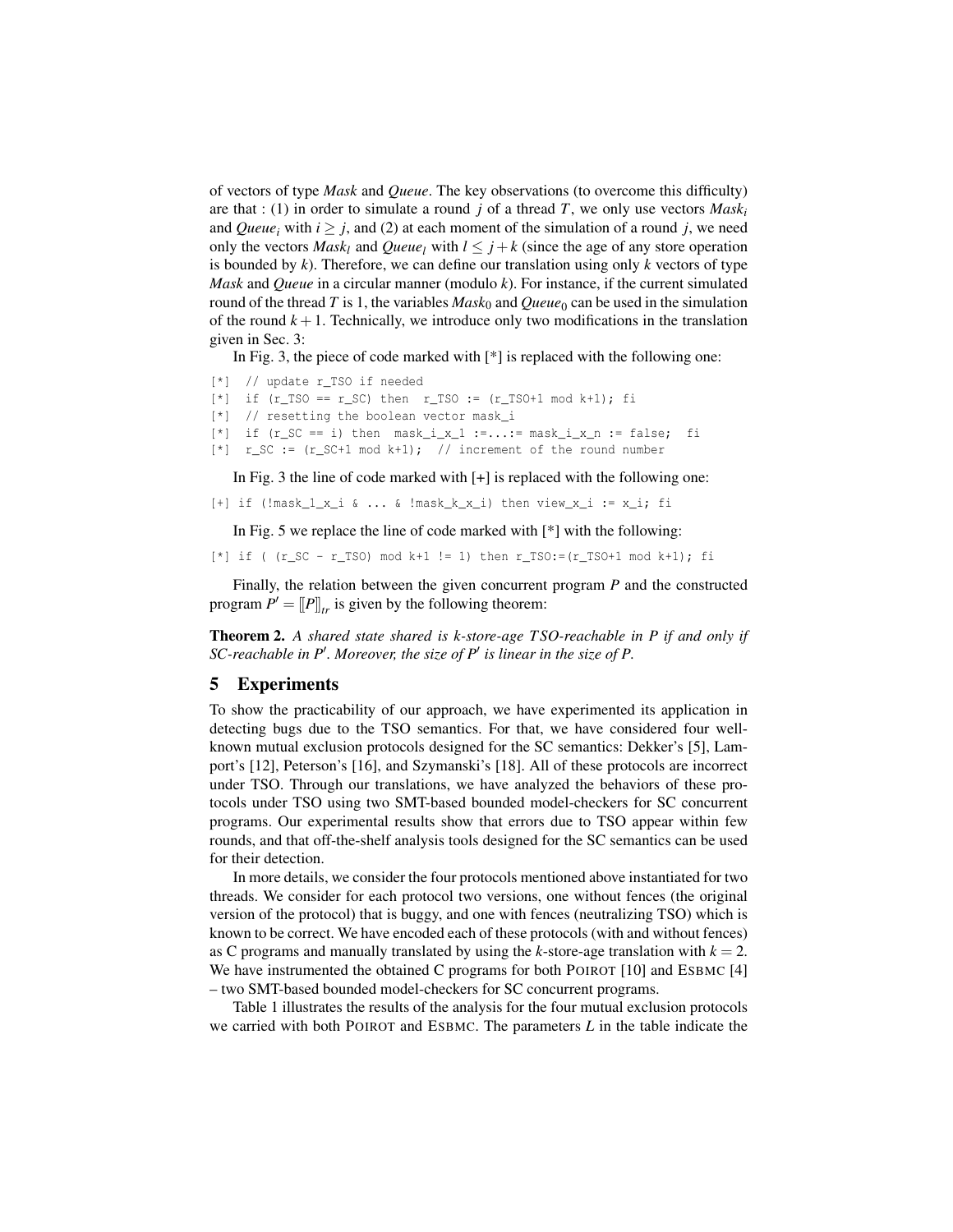| Mutual exclusion Protocols | Poirot               |                   |                 | <b>ESBMC</b>                                                                          |                   |
|----------------------------|----------------------|-------------------|-----------------|---------------------------------------------------------------------------------------|-------------------|
|                            | $(L = 2)$<br>Time(s) |                   |                 | Time $(s)$                                                                            |                   |
|                            |                      |                   |                 | Version with no fences Version with fences Version with no fences Version with fences |                   |
|                            | (Buggy for TSO)      | (Correct for TSO) |                 | (Buggy for TSO)                                                                       | (Correct for TSO) |
|                            | $(D=1)$              |                   | $(D=1)$ $(D=2)$ | $(L = 2, C = 3)$                                                                      | $(L = 3, C = 4)$  |
| <b>DEKKER</b>              |                      |                   | 721             |                                                                                       |                   |
| LAMPORT                    | 26                   | 110               | 1608            |                                                                                       |                   |
| PETERSON                   |                      |                   | 47              |                                                                                       |                   |
| <b>SZYMANSKI</b>           |                      |                   | 9781            |                                                                                       |                   |

Table 1. Experimental results for 4 mutual exclusion protocols by using POIROT and ESBMC.

number of loop unrolling. POIROT considers all runs by bounding *L* and the number of *delays* (we refer to [6] for the definition of delay). In our experiments with POIROT, we consider  $L = 2$ , and a bound  $D = 1$  or  $D = 2$  (= to the number of delays + 1). Turning to ESBMC, it analyzes all executions by bounding the number of loop unrolling and the number of context-switches. In the experiments with ESBMC, we consider a bound  $L = 2$  or  $L = 3$  on the number of loop unrolling, and a bound  $C = 3$  or  $C = 4$  on the number of context-switches. Both of tools are able to answer correctly, i.e., by finding the bugs for the buggy versions, except that ESBMC does not answer correctly for the buggy version of Dekker.)

## 6 Conclusion

We have presented a code-to-code translation from concurrent to concurrent programs such that the reachable shared states of the obtained program running under SC is exactly the same set of reachable shared states of the original program running under the TSO semantics. The main characteristic of our translations is that it does not introduce any other auxiliary storage to model store buffers but only requires few copies of the shared variables that are local to threads in the resulted translated program (this is important for compositional analyses which track at each moment only one copy of the locals). Furthermore, our translations produce programs of linear size with respect the original ones, provided a constant value of *k*. Such characteristics allows, and this is the main interest of our approach, the use for relaxed memory models of mature tools designed for the SC semantics (such as BDD-based model-checkers [7], SMT/SAT-based model-checkers [10, 4]) as well as tools for sequential analysis based on compositional sequentialization techniques for SC concurrent programs [11, 8, 6].

Moreover, our translations allow to transfer decidability and complexity results from the SC to the TSO case. In the following we discuss on the decidability/undecidability of the *k* bounded-round and *k*-store-age TSO-reachability for concurrent programs with variables ranging over finite domains. We consider first the case in which all processes are non-recursive. When a finite number of threads are involved in the computation, the problem is decidable by using the classical reachability algorithm for finite state concurrent programs. The same problem remains decidable if we add dynamic thread creation, by a reduction to the coverability problem for Petri nets [2]. On the other hand, if we have at least two recursive threads involved in the computation, the *k*-store-age TSO-reachability becomes undecidable for any *k*: For every concurrent program *P* we can construct a concurrent program  $P'$  (obtained from P by inserting a fence statement at each control location of *P*) such that the SC-reachability problem for *P* (which is an undecidable problem in general) can be reduced to the *k*-store-age TSO-reachability